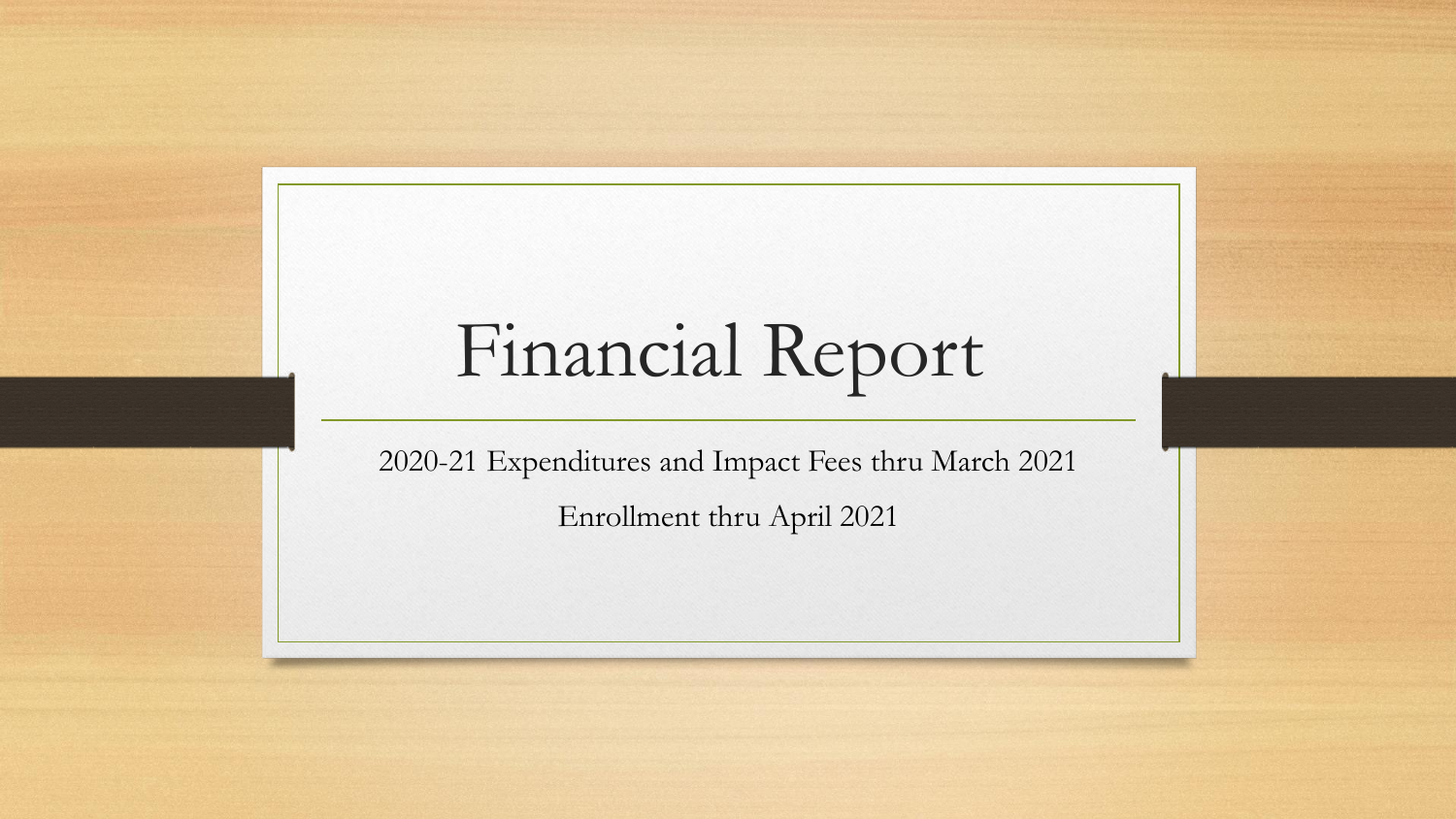#### 2020-21 Expenditures Budget vs Actual by Object March 2021

|                             | 2020-2021     | \$ Spent    | % Spent | \$ Spent     | % Spent    | Reference |
|-----------------------------|---------------|-------------|---------|--------------|------------|-----------|
|                             | <b>Budget</b> | Current     | Current | <b>YTD</b>   | <b>YTD</b> | Point     |
| 2 Certificated Salaries     | \$51,351,769  | \$4,160,466 | 8.10%   | \$28,548,452 | 55.59%     | 60.00%    |
| 3 Classified Salaries       | \$19,875,988  | \$1,563,527 | 7.87%   | \$10,031,198 | 50.47%     | 60.00%    |
| 4 Benefits                  | \$29,065,658  | \$2,429,329 | 8.36%   | \$16,214,549 | 55.79%     | 60.00%    |
| 5 Supplies/Materials        | \$7,022,751   | \$367,823   | 5.24%   | \$1,983,877  | 28.25%     | 60.00%    |
| 7 Purchased Services        | \$11,828,105  | \$817,421   | 6.91%   | \$5,207,867  | 44.03%     | 60.00%    |
| 8 Travel                    | \$220,155     | \$167       | 0.08%   | \$2,333      | 1.06%      | 60.00%    |
| 9 Capital Outlay w/o Contin | \$27,000      | \$11,086    | 41.06%  | \$14,036     | 51.99%     | 60.00%    |
| <b>Grand Total</b>          | \$119,391,426 | \$9,349,819 | 7.83%   | \$62,002,312 | 51.93%     | 60.00%    |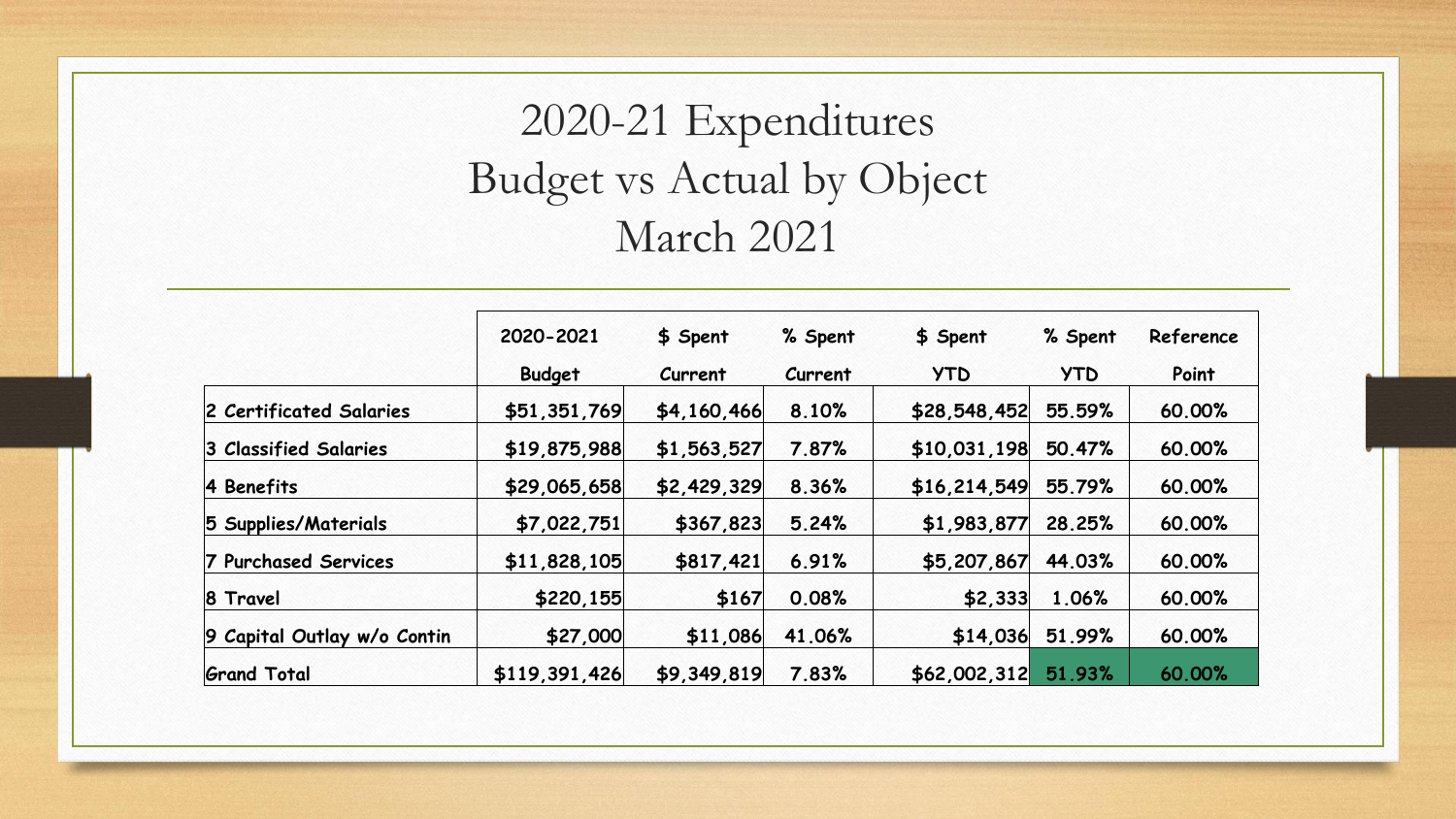| <b>IMPACT FEES</b>               |             |
|----------------------------------|-------------|
| 2011-12                          | \$1,023,030 |
| 2012-13                          | \$775,125   |
| 2013-14                          | \$454,074   |
| 2014-15                          | \$598,763   |
| 2015-16                          | \$829,455   |
| 2016-17                          | \$308,959   |
| 2017-18                          | \$450,665   |
| 2018-19                          | \$485,518   |
| 2019-20                          | \$627,456   |
|                                  |             |
| <b>SEPTEMBER 2020</b>            | \$65,947    |
| <b>OCTOBER 2020</b>              | \$0         |
| <b>NOVEMBER 2020</b>             | \$169,578   |
| <b>DECEMBER 2020</b>             | \$56,526    |
| <b>JANUARY 2021</b>              | \$0         |
| <b>FEBRUARY 2021</b>             | \$94,382    |
| <b>MARCH 2021</b>                | <u>\$0</u>  |
| <b>TOTAL 2020-21 FISCAL YEAR</b> | \$386,433   |

| <b>IMPACT FEE ACCOUNT BALANCE</b> | 3/31/2021 | \$1,469,365 |
|-----------------------------------|-----------|-------------|
|                                   |           |             |
| 2009 QZAB (last transfer 6/2022)  | 6/1/2021  | \$328,500   |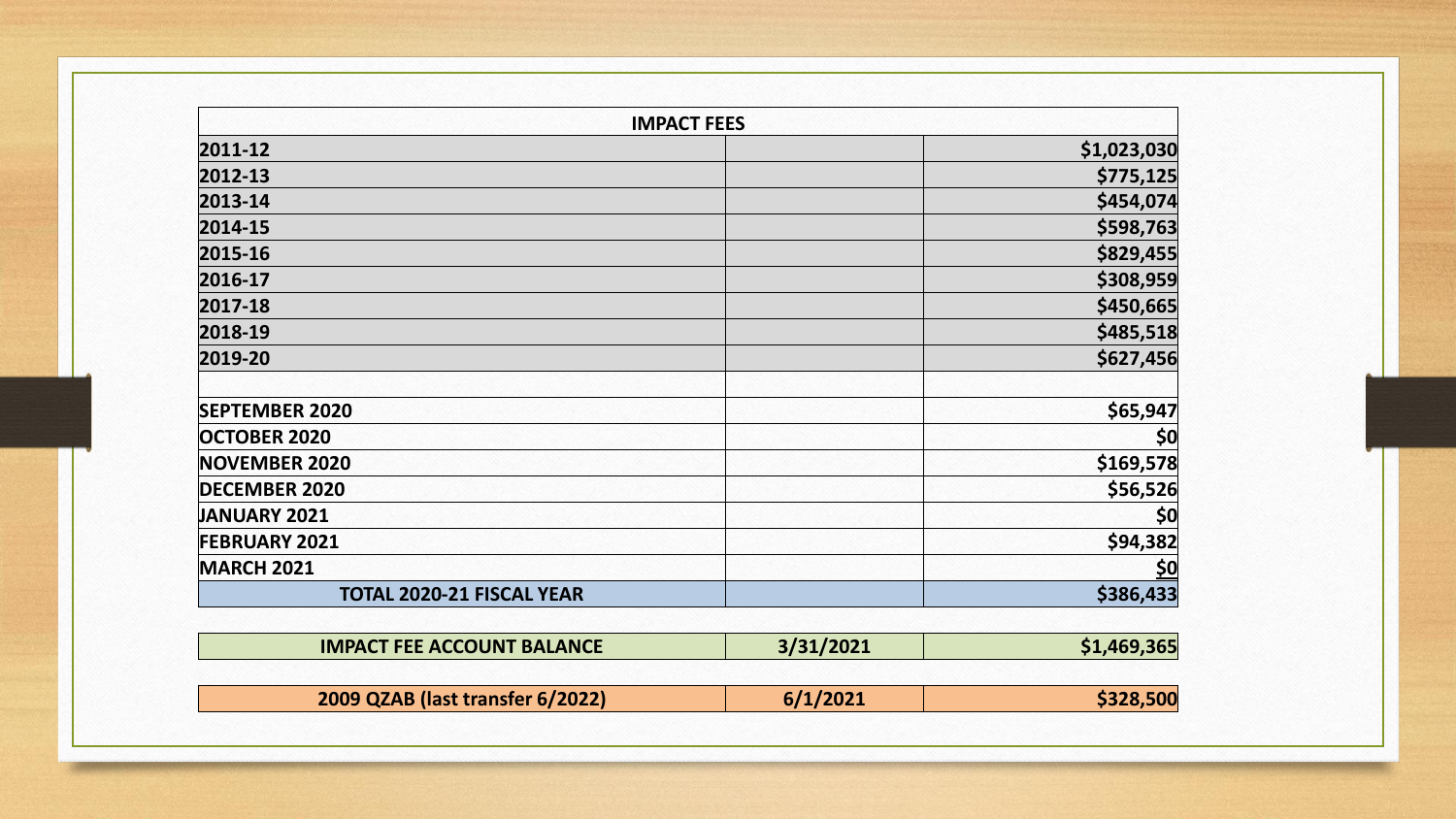|                |                 |                |                |                |                |                |                |                | 2020-21            | 20/21           | <b>COMPARISON</b> |
|----------------|-----------------|----------------|----------------|----------------|----------------|----------------|----------------|----------------|--------------------|-----------------|-------------------|
|                |                 |                |                |                |                |                |                |                |                    |                 |                   |
| <b>GRADE</b>   | <b>SEPT FTE</b> | <b>OCT FTE</b> | <b>NOV FTE</b> | <b>DEC FTE</b> | <b>JAN FTE</b> | <b>FEB FTE</b> | <b>MAR FTE</b> | <b>APR FTE</b> | <b>AVERAGE FTE</b> | <b>BUDGETED</b> | <b>BUD VS ACT</b> |
| K              | 399             | 407            | 413            | 412            | 411            | 409            | 410.05         | 411.05         | 409.01             | 475             | $-65.99$          |
| $\mathbf{1}$   | 456.2           | 452.15         | 445.15         | 441.15         | 440.15         | 439.15         | 439.2          | 440.2          | 444.17             | 464             | $-19.83$          |
| $\overline{2}$ | 434             | 431            | 429            | 428            | 427.05         | 421            | 415            | 414            | 424.88             | 448             | $-23.12$          |
| 3              | 431.15          | 424.15         | 423.2          | 417.2          | 416.2          | 416.2          | 421.15         | 420.15         | 421.18             | 451             | $-29.82$          |
| 4              | 456.05          | 447.05         | 447            | 445            | 444            | 438            | 439            | 433            | 443.64             | 468             | $-24.36$          |
| 5              | 470.1           | 469.1          | 468.1          | 466.1          | 466.1          | 464.1          | 464.1          | 454.1          | 465.23             | 496             | $-30.78$          |
| 6              | 485.76          | 480.15         | 479.1          | 475.58         | 475.24         | 475.37         | 473.31         | 474.46         | 477.37             | 494             | $-16.63$          |
| $\overline{7}$ | 485.43          | 482.29         | 478.58         | 476.06         | 477.06         | 474.29         | 475.94         | 476.05         | 478.21             | 490             | $-11.79$          |
| 8              | 505.74          | 502.25         | 503.41         | 502.34         | 502.44         | 501.75         | 500.57         | 500.27         | 502.35             | 534             | $-31.65$          |
| 9              | 519.05          | 516.05         | 513.82         | 513            | 512            | 508            | 510            | 513            | 513.12             | 489             | 24.12             |
| 10             | 485.09          | 487.44         | 485.06         | 491.04         | 490.04         | 491.1          | 485.34         | 500.4          | 489.44             | 495             | $-5.56$           |
| 11             | 417.04          | 397.52         | 392.5          | 400.02         | 397.08         | 398.06         | 399.54         | 402.34         | 400.51             | 424             | $-23.49$          |
| 12             | 410.79          | 377.3          | 367.24         | 386            | 384.18         | 385.22         | 381.02         | 400.54         | 386.54             | 403             | $-16.46$          |
|                |                 |                |                |                |                |                |                |                |                    |                 |                   |
| <b>TOTAL</b>   | 5955.4          | 5873.45        | 5845.16        | 5853.49        | 5842.54        | 5821.24        | 5814.22        | 5839.56        | 5855.63            | 6131            | $-275.37$         |

**Skagit Academy - Average enrollment = 291.99 fte**

**ASPIRE - Average enrollment = 47.8 fte**

**Transitions Kindergarten - Average enrollment = 44.3 fte for 5 months**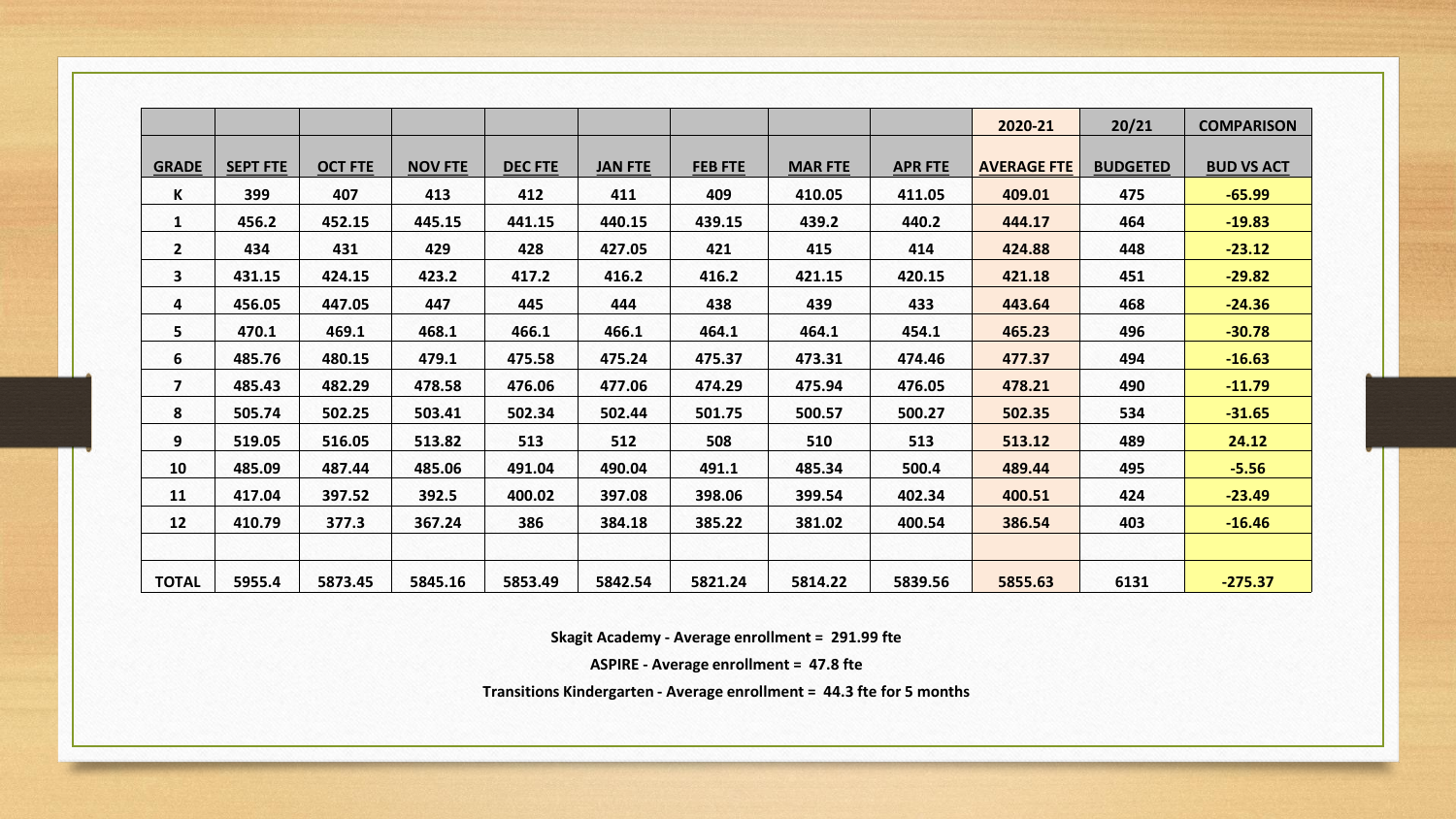# Enrollment Projections

2021-22 School Year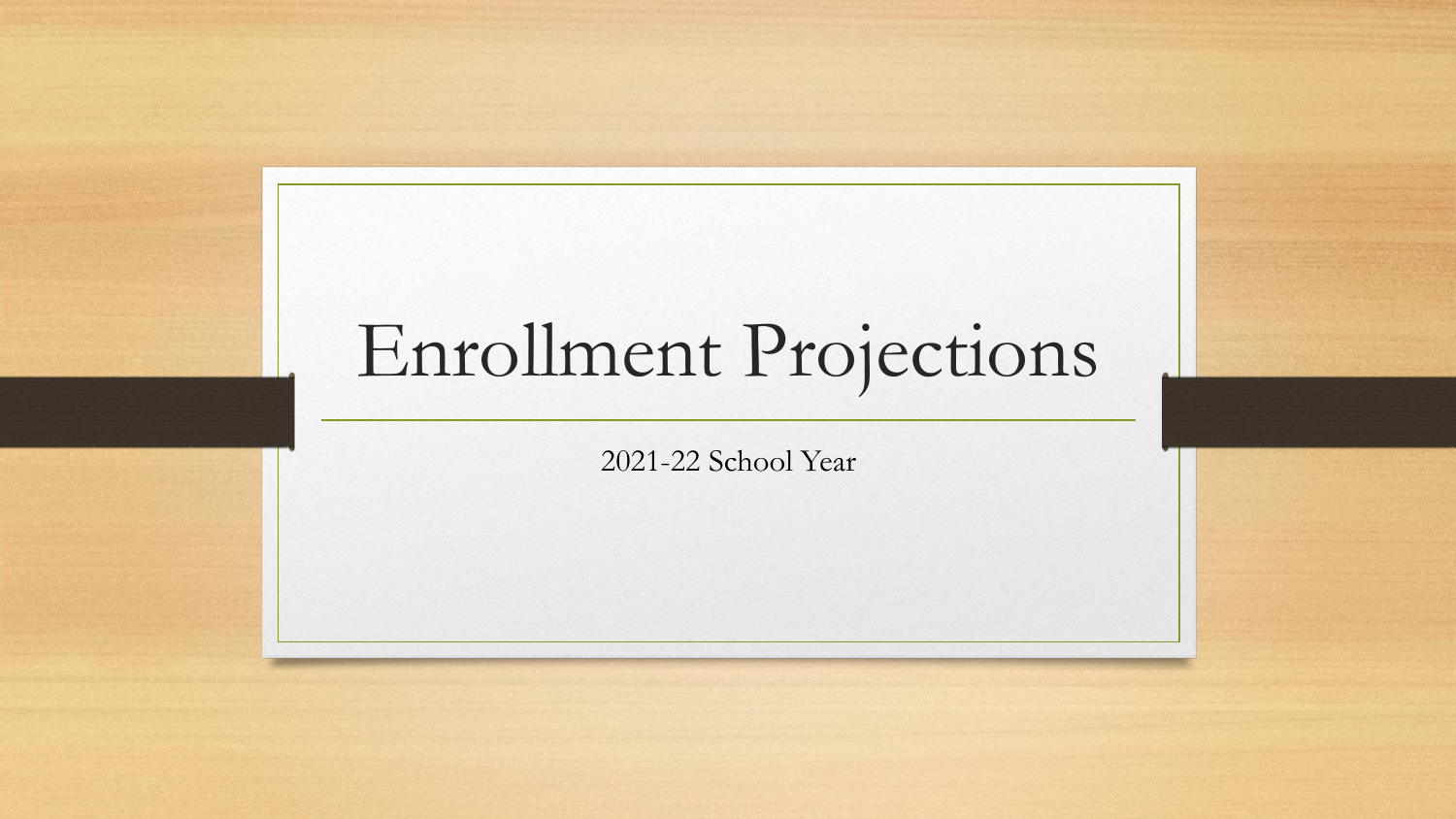### Enrollment Projection Context

- Drives approximately 80% of total district revenue
- Enrollment drives staffing allocations
- Use February 2021 actual enrollment to simulate the annual average
- Use 2019-20 prior year retention data
- Doesn't include
	- Skagit Academy
	- ASPIRE
	- NCTA
	- Transitional Kindergarten classrooms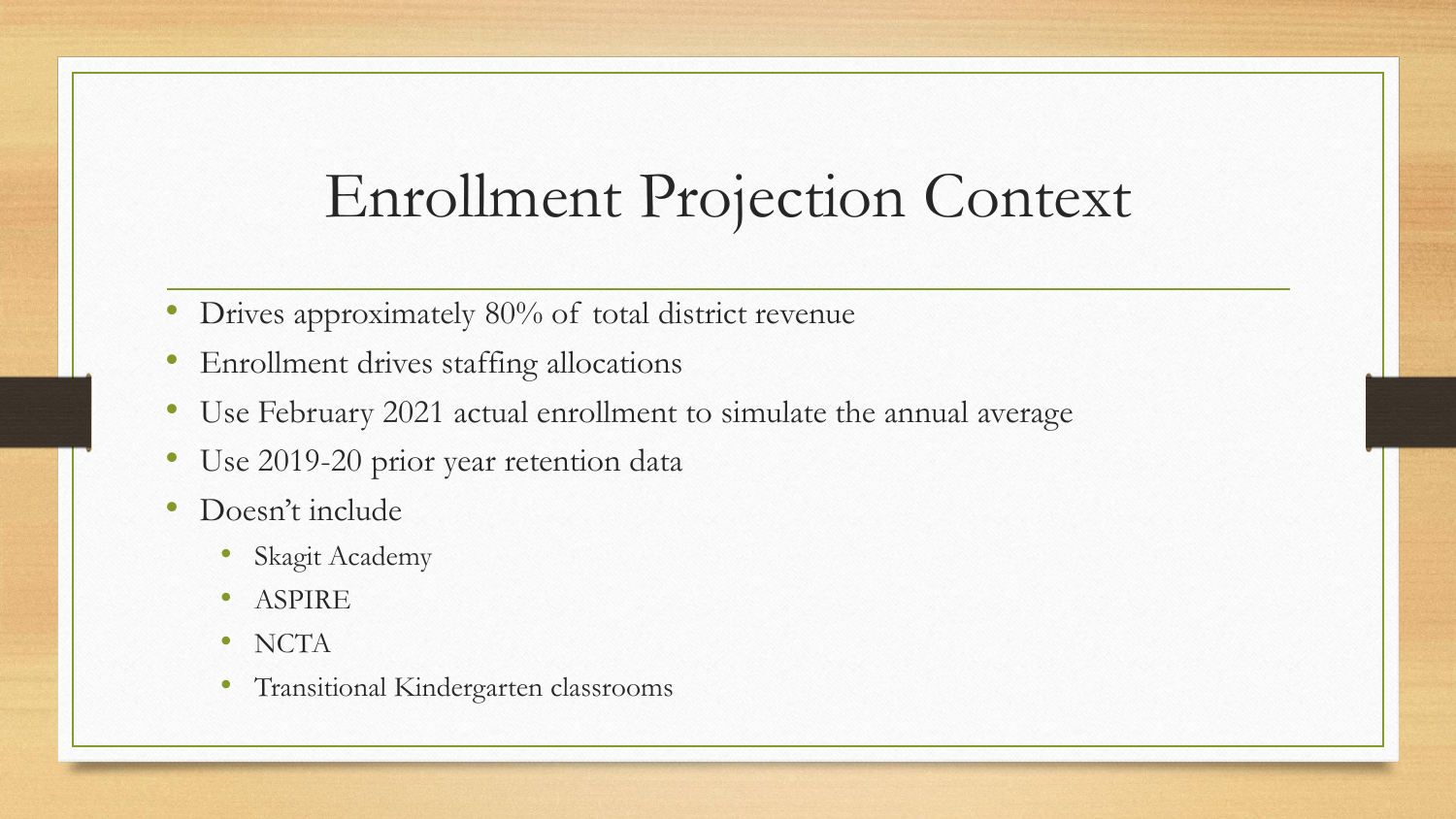### Additional steps taken this year

- Called families that had withdrawn this year because of pandemic
- Surveyed school board members
- Surveyed school secretaries
- Surveyed administrators
- Surveyed other school districts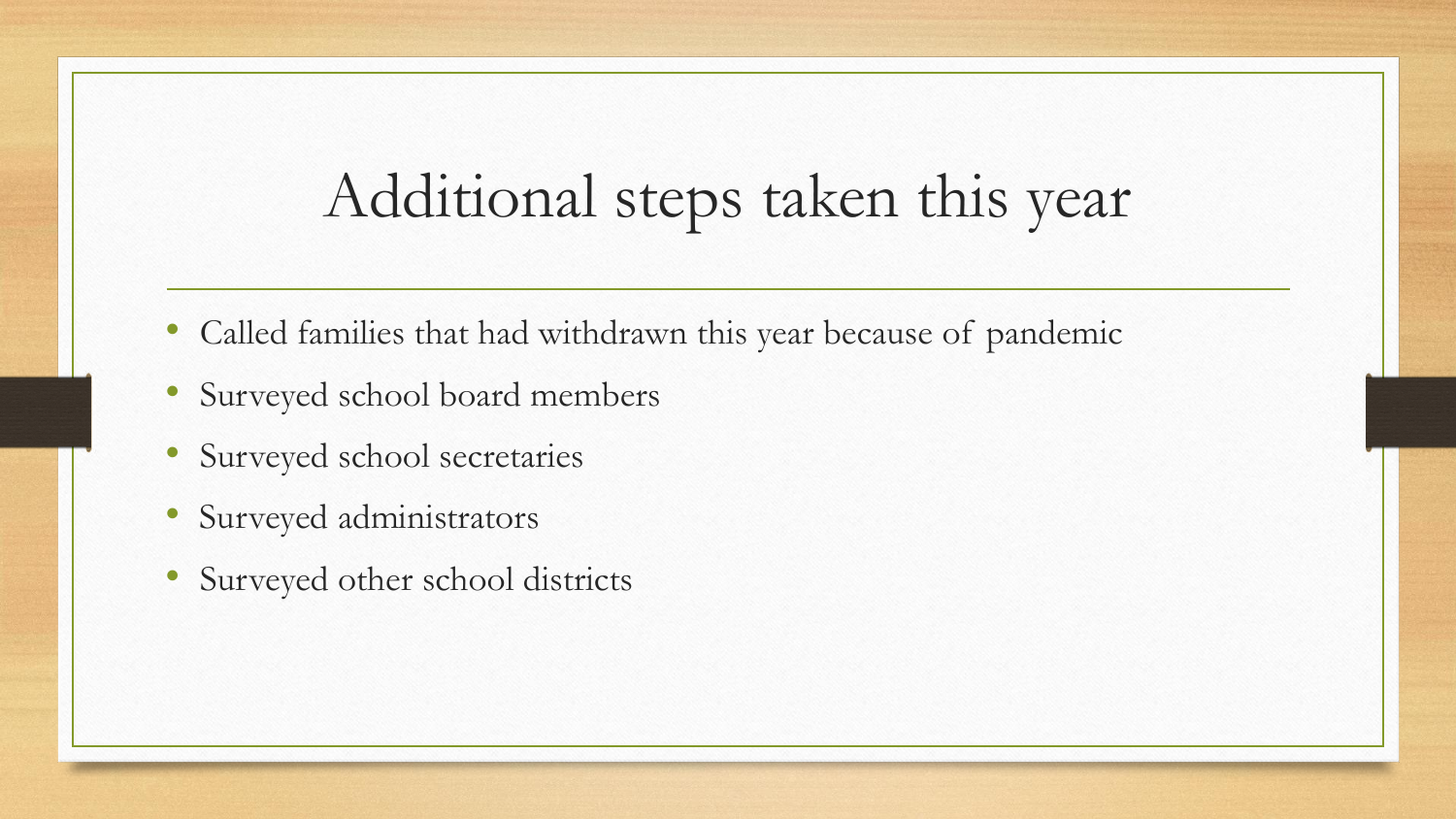|                         | <b>FEB 2021</b> | <b>PRIOR YR</b>  | <b>LOSS IN</b> | % OF          |                    |
|-------------------------|-----------------|------------------|----------------|---------------|--------------------|
| <b>GRADE</b>            | <b>ROLL UP</b>  | <b>RETENTION</b> | 2020-21        | <b>RETURN</b> | <b>RECOMMENDED</b> |
| K                       | 500             |                  |                |               | 500                |
|                         |                 |                  |                |               |                    |
| $\mathbf{1}$            | 409             | 98.0%            | 66             | 75%           | 451                |
|                         |                 |                  |                |               |                    |
| $\overline{2}$          | 439             | 98.7%            | 25             | 50%           | 446                |
|                         |                 |                  |                |               |                    |
| $\overline{\mathbf{3}}$ | 421             | 98.0%            | 27             | 50%           | 427                |
|                         |                 |                  |                |               |                    |
| $\overline{\mathbf{4}}$ | 416             | 99.6%            | 35             | 50%           | 432                |
|                         |                 |                  |                |               |                    |
| 5                       | 438             | 98.6%            | 30             | 50%           | 447                |
| <b>TOTAL</b>            | 2623            |                  | 183            |               | 2701               |
| <b>Feb 2021</b>         | 2587.00         |                  |                |               | 2587.00            |
| <b>DIFFERENCE</b>       | 36              |                  |                |               | 114                |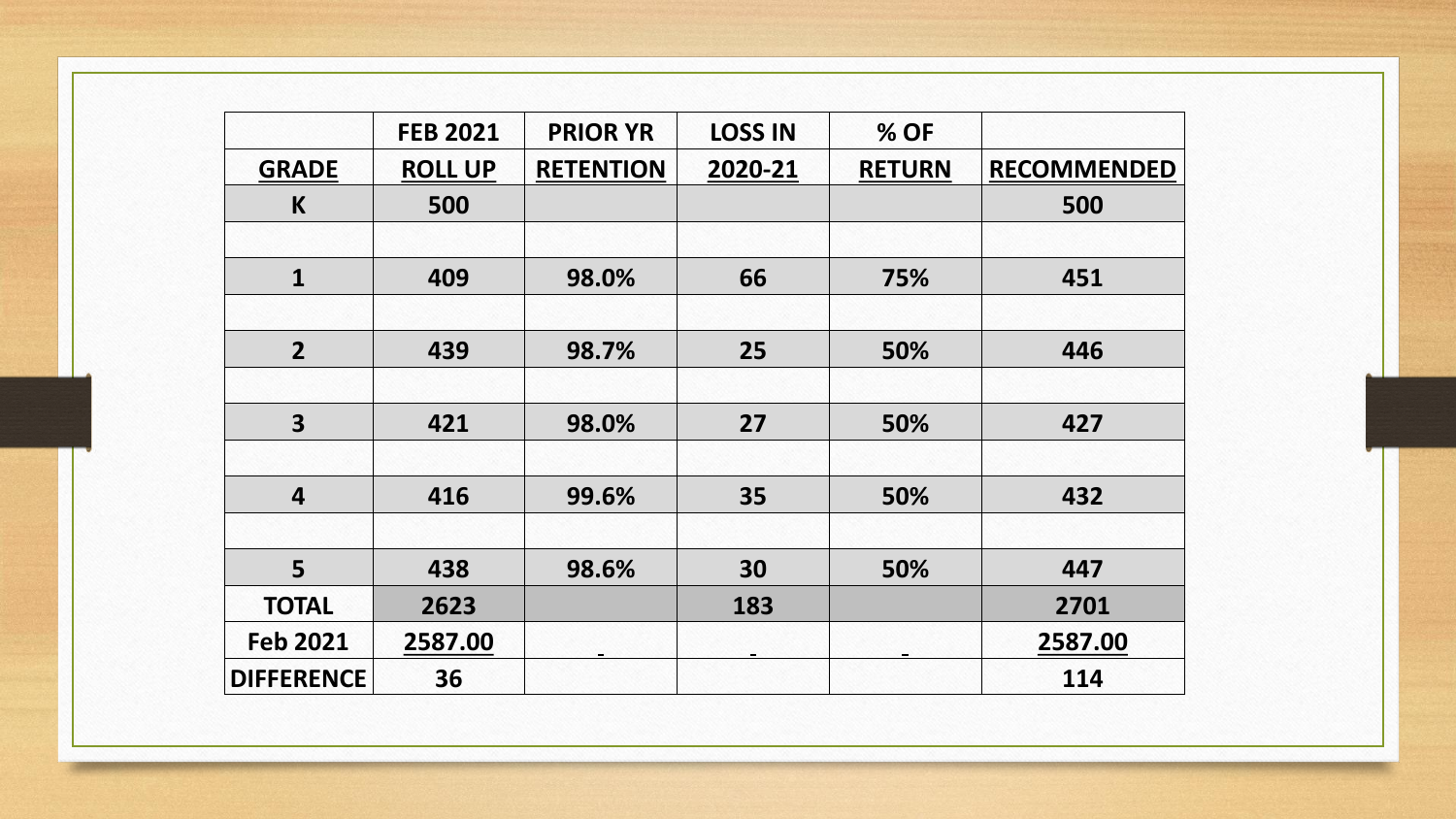|                   | <b>FEB 2021</b> | <b>PRIOR YR</b>  | <b>LOSS IN</b>   | % OF          |                    |
|-------------------|-----------------|------------------|------------------|---------------|--------------------|
| <b>GRADE</b>      | <b>ROLL UP</b>  | <b>RETENTION</b> | 2020-21          | <b>RETURN</b> | <b>RECOMMENDED</b> |
| 6                 | 464             | 96.4%            | 32               | 50%           | 463                |
|                   |                 |                  |                  |               |                    |
| $\overline{7}$    | 475             | 100.0%           | 19               | 50%           | 485                |
|                   |                 |                  |                  |               |                    |
| 8                 | 474             | 100.0%           | 20               | 50%           | 484                |
|                   |                 |                  |                  |               |                    |
| 9                 | 502             | 96.0%            | 32               | 50%           | 538                |
|                   |                 |                  |                  |               |                    |
| 10                | 508             | 98.9%            | $\boldsymbol{0}$ | 50%           | 502                |
|                   |                 |                  |                  |               |                    |
| 11                | 491             | 86.4%            | 4                | 50%           | 426                |
|                   |                 |                  |                  |               |                    |
| 12                | 398             | 95.1%            | 26               | 50%           | 392                |
| <b>TOTAL</b>      | 3312            |                  | 133              |               | 3290               |
| <b>Feb 2021</b>   | 3234.00         |                  |                  |               | 3234.00            |
| <b>DIFFERENCE</b> | 78              |                  |                  |               | 56                 |